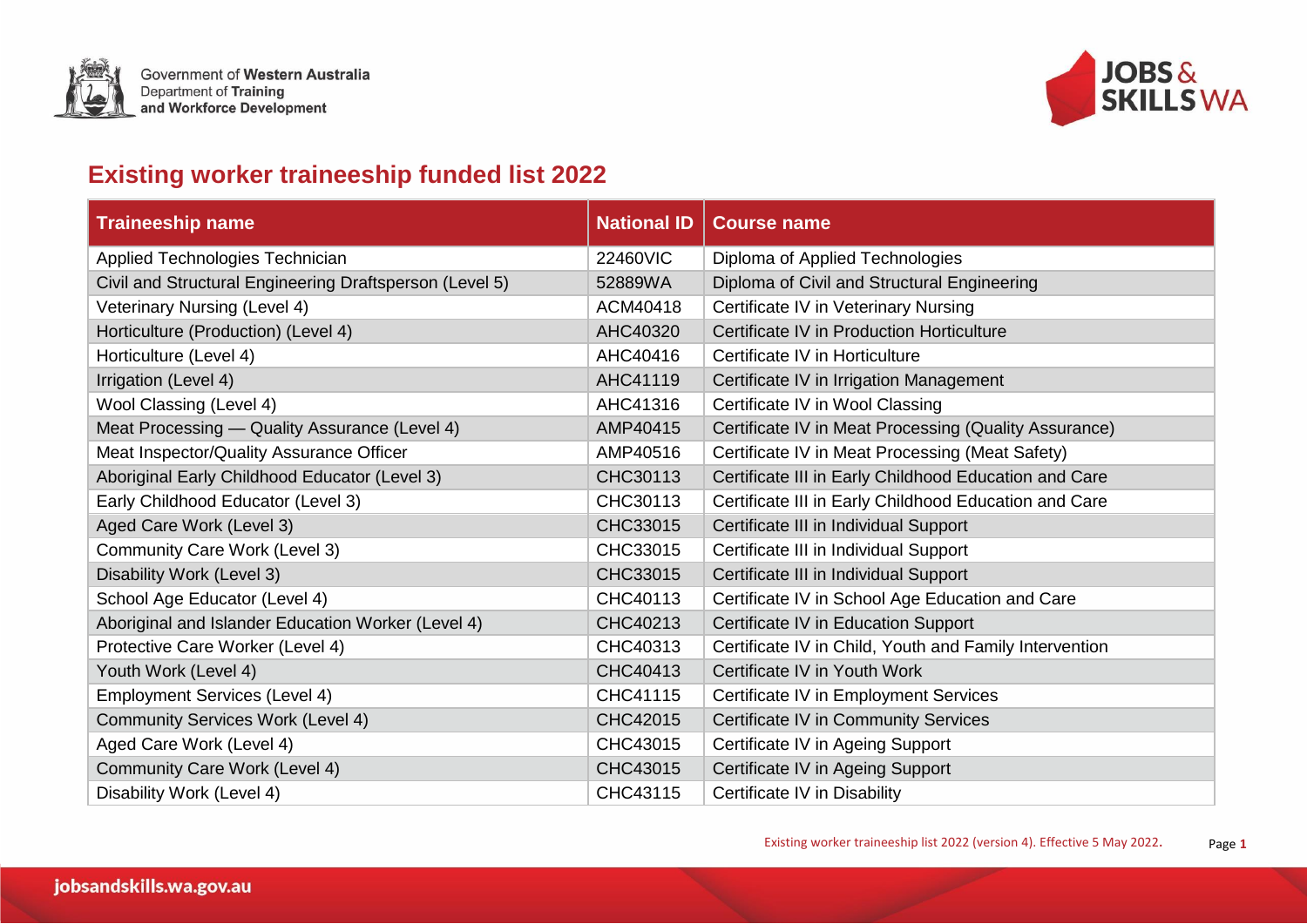| <b>Traineeship name</b>                                                                | <b>National ID</b> | <b>Course name</b>                                                                                |
|----------------------------------------------------------------------------------------|--------------------|---------------------------------------------------------------------------------------------------|
| <b>Mental Health Work</b>                                                              | CHC43315           | Certificate IV in Mental Health                                                                   |
| <b>Mental Health Peer Work</b>                                                         | CHC43515           | Certificate IV in Mental Health Peer Work                                                         |
| Early Childhood Educator (Level 5)                                                     | CHC50113           | Diploma of Early Childhood Education and Care                                                     |
| School Age Educator (Level 5)                                                          | CHC50213           | Diploma of School Age Education and Care                                                          |
| Protective Care Work (Level 5)                                                         | CHC50313           | Diploma of Child, Youth and Family Intervention                                                   |
| <b>Financial Counsellor</b>                                                            | CHC51115           | Diploma of Financial Counselling                                                                  |
| Site Management (Level 4)                                                              | CPC40120           | Certificate IV in Building and Construction                                                       |
| <b>Building/Construction Management (Low Rise</b><br>Commercial/Residential) (Level 4) | CPC40120           | Certificate IV in Building and Construction                                                       |
| Surveying (Level 4)                                                                    | CPP41721           | Certificate IV in Surveying and Spatial Information Services                                      |
| Surveyor (Level 5)                                                                     | CPP50121           | Diploma of Surveying                                                                              |
| Production Line Supervisor (Level 4)                                                   | FBP40321           | Certificate IV in Food Processing                                                                 |
| Forester (Operations) (Level 4)                                                        | FWP40116           | Certificate IV in Forest Operations                                                               |
| Production Technician (Timber) (Level 4)                                               | FWP40216           | Certificate IV in Timber Processing                                                               |
| Timber Fabrication Production Specialist Or Leading Hand                               | FWP40316           | Certificate IV in Timber Truss and Frame Manufacture                                              |
| <b>Timber Fabrication Detailer</b>                                                     | FWP40420           | Certificate IV in Timber Truss and Frame Design                                                   |
| <b>Timber Fabrication Production Manager</b>                                           | FWP50216           | Diploma of Timber Truss and Frame Manufacture                                                     |
| <b>Timber Fabrication Detailing Manager</b>                                            | FWP50316           | Diploma of Timber Truss and Frame Design                                                          |
| Aboriginal and/or Torres Strait Islander Health Care Worker<br>(Level 4)               | <b>HLT40213</b>    | Certificate IV in Aboriginal and/or Torres Strait Islander Primary<br><b>Health Care Practice</b> |
| Allied Health Assistant (Level 4)                                                      | <b>HLT43015</b>    | Certificate IV in Allied Health Assistance                                                        |
| <b>Senior Clinical Coder</b>                                                           | <b>HLT47315</b>    | Certificate IV in Health Administration                                                           |
| <b>Optical Dispensing (Level 4)</b>                                                    | <b>HLT47815</b>    | Certificate IV in Optical Dispensing                                                              |
| Health Practice Manager (Level 5)                                                      | <b>HLT57715</b>    | Diploma of Practice Management                                                                    |
| Information Technology (Systems Analysis and Design) (Level<br>4)                      | ICT40120           | Certificate IV in Information Technology                                                          |
| Information Technology (Support) (Level 4)                                             | ICT40120           | Certificate IV in Information Technology                                                          |
| Information Technology (Websites) (Level 4)                                            | ICT40120           | Certificate IV in Information Technology                                                          |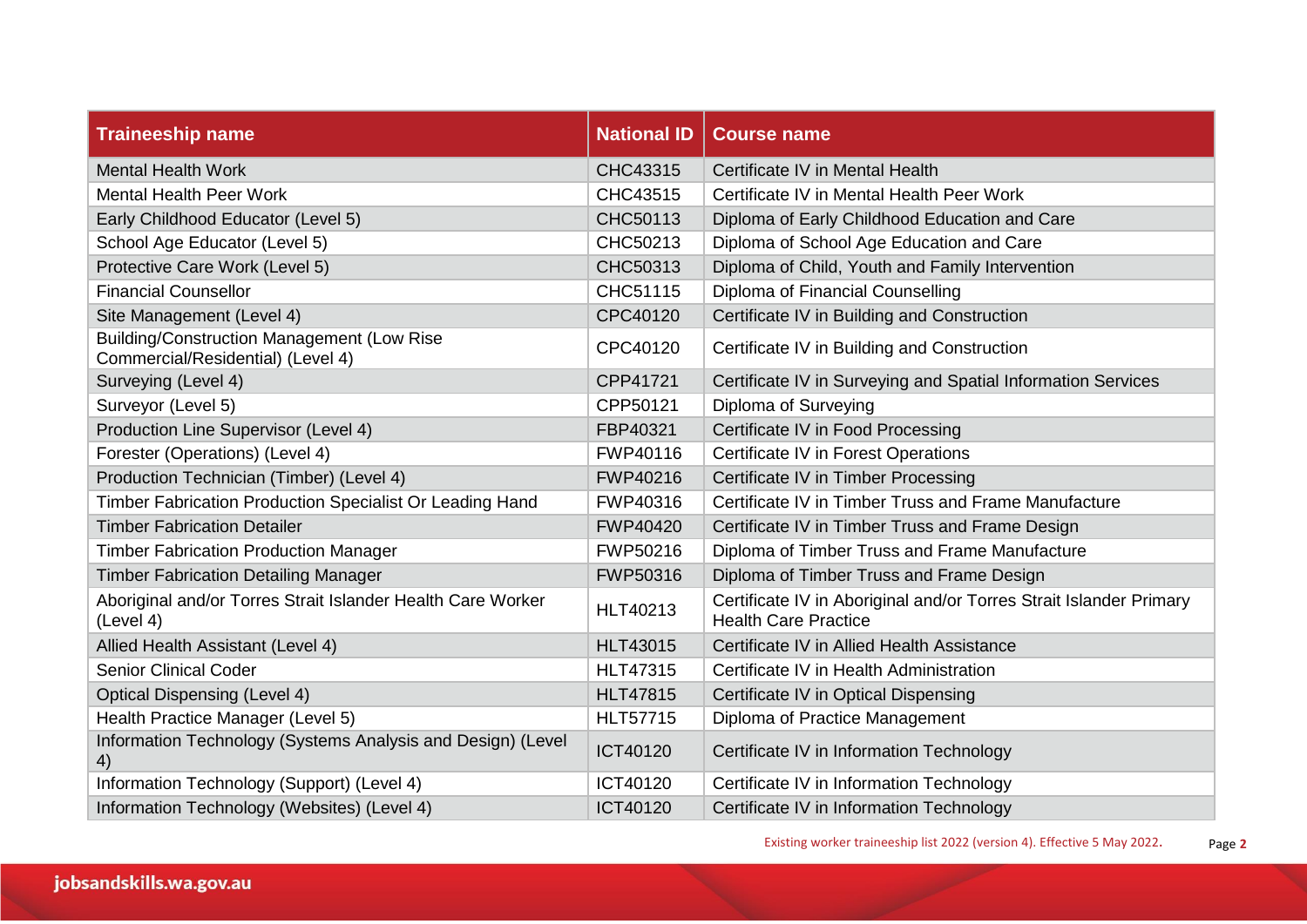| <b>Traineeship name</b>                                 | <b>National ID</b> | <b>Course name</b>                                            |
|---------------------------------------------------------|--------------------|---------------------------------------------------------------|
| Information Technology (Networking) (Level 4)           | ICT40120           | Certificate IV in Information Technology                      |
| Aeroskills Engineer (Avionics) (Level 5)                | MEA50118           | Diploma of Aeroskills (Avionics)                              |
| Aeroskills Engineer (Mechanical) (Level 5)              | MEA50219           | Diploma of Aeroskills (Mechanical)                            |
| Engineering - Higher Engineering Trade (Level 4)        | MEM40105           | Certificate IV in Engineering                                 |
| Engineering (Advanced Trade) (Level 5)                  | MEM50105           | Diploma of Engineering - Advanced Trade                       |
| Metallurgical Technician (Level 5)                      | MEM50212           | Diploma of Engineering - Technical                            |
| Engineering Draftsperson (Level 5)                      | MEM50212           | Diploma of Engineering - Technical                            |
| Laboratory Techniques (Level 4)                         | MSL40118           | Certificate IV in Laboratory Techniques                       |
| Laboratory Technology (Level 5)                         | MSL50118           | Diploma of Laboratory Technology                              |
| Senior Laboratory Technician (Level 6)                  | MSL60118           | Advanced Diploma of Laboratory Operations                     |
| Manufacturing Team Leader (Level 4)                     | MSS40316           | Certificate IV in Competitive Systems and Practices           |
| Process Plant Advanced Technician (Level 5)             | PMA50116           | Diploma of Process Plant Technology                           |
| Polymer Technology (Level 4)                            | PMB40121           | Certificate IV in Polymer Technology                          |
| <b>Surface Extraction Operations (Level 4)</b>          | RII40120           | Certificate IV in Surface Extraction Operations               |
| Metalliferous Mining Operations (Underground) (Level 4) | RII40320           | Certificate IV in Underground Metalliferous Mining Operations |
| Resource Processing (Level 4)                           | RII40520           | Certificate IV in Resource Processing                         |
| Civil Construction Supervisor (Level 4)                 | RII40720           | Certificate IV in Civil Construction                          |
| Civil Construction Designer (Level 4)                   | RII40820           | Certificate IV in Civil Construction Design                   |
| Surface Operations Manager (Level 5)                    | RII50120           | Diploma of Surface Operations Management                      |
| Open Cut and Underground Mine Engineering (Level 5)     | RII50215           | Diploma of Underground Metalliferous Mining Management        |
| Minerals Processing (Level 5)                           | RII50315           | Diploma of Minerals Processing                                |
| Civil Construction Manager (Level 5)                    | RII50420           | Diploma of Civil Construction Management                      |
| Civil Construction Designer (Level 5)                   | RII50520           | Diploma of Civil Construction Design                          |
| Extractive Industries Senior Manager (Level 6)          | RII60220           | Advanced Diploma of Extractive Industries Management          |
| Civil Construction Senior Designer (Level 6)            | RII60520           | Advanced Diploma of Civil Construction Design                 |
| Civil Construction Senior Manager (Level 6)             | RII60620           | Advanced Diploma of Civil Construction                        |
| Community Pharmacy (Level 4)                            | SIR40116           | Certificate IV in Community Pharmacy                          |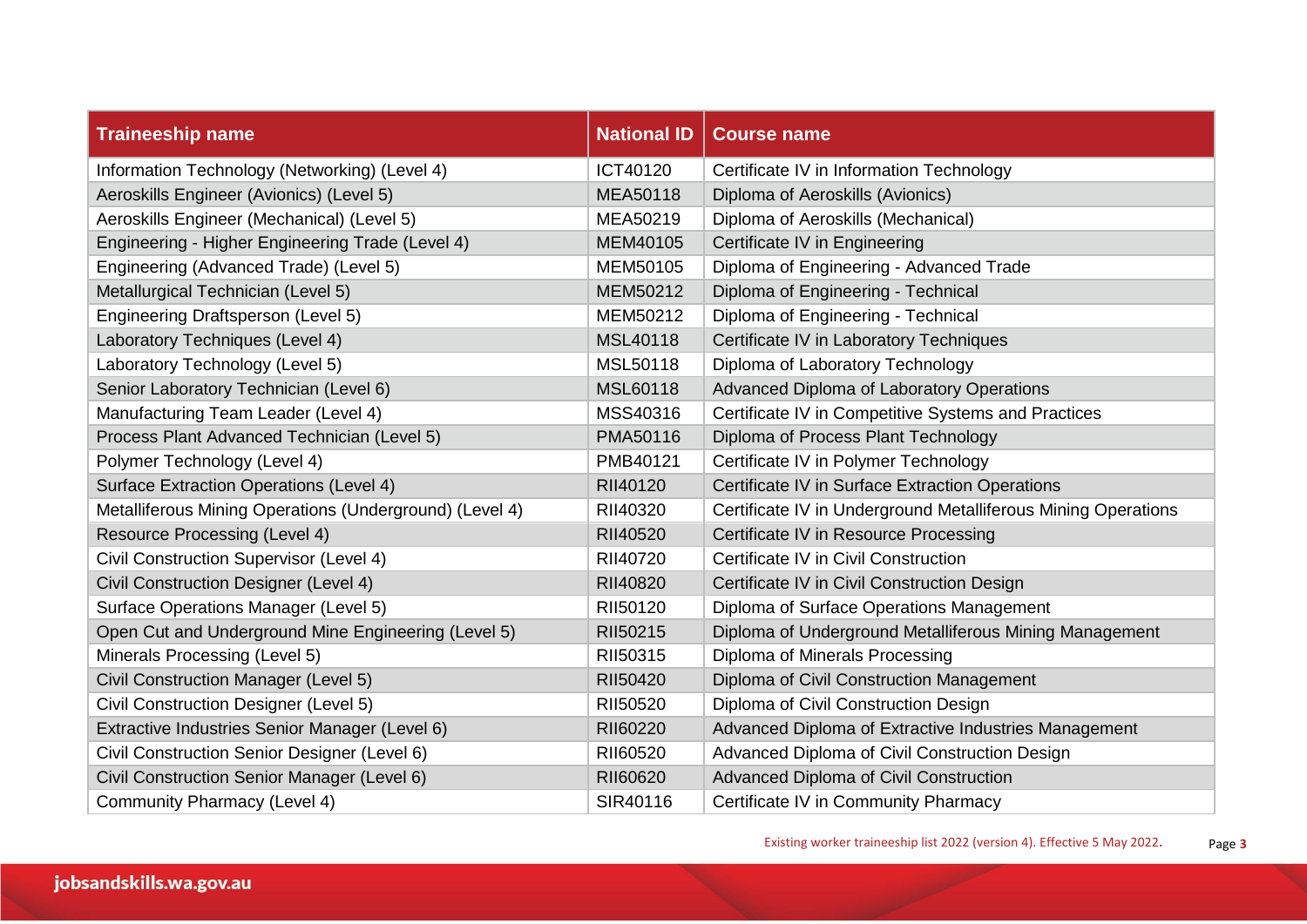| <b>Traineeship name</b>                             | <b>National ID</b> | <b>Course name</b>                                                |
|-----------------------------------------------------|--------------------|-------------------------------------------------------------------|
| Sport and Recreation (Level 4)                      | SIS40115           | Certificate IV in Sport and Recreation                            |
| Hospitality (Supervision) (Level 4)                 | SIT40416           | Certificate IV in Hospitality                                     |
| Chef de Partie                                      | SIT40516           | Certificate IV in Commercial Cookery                              |
| Driving Operations - Tanker Driver                  | TLI40119           | Certificate IV in Driving Operations                              |
| Driving Operations - Heavy Recovery Driver          | TLI40119           | Certificate IV in Driving Operations                              |
| Train Driver (Level 4)                              | TLI42615           | Certificate IV in Train Driving                                   |
| Logistics Manager (Level 5)                         | TLI50219           | Diploma of Logistics                                              |
| Computer Systems (Level 4)                          | <b>UEE40120</b>    | Certificate IV in Computer Systems                                |
| <b>Electrical Instrumentation</b>                   | <b>UEE40420</b>    | Certificate IV in Electrical - Instrumentation                    |
| Electrotechnology Systems Electrician (Level 4)     | <b>UEE40620</b>    | Certificate IV in Electrotechnology - Systems Electrician         |
| Electronics and Communications (Level 4)            | <b>UEE40720</b>    | Certificate IV in Electronics and Communications                  |
| Industrial Electronics and Control (Level 4)        | <b>UEE40920</b>    | Certificate IV in Industrial Electronics and Control              |
| Video and Audio Systems (Level 4)                   | <b>UEE41520</b>    | Certificate IV in Video and Audio Systems                         |
| Hazardous Areas (Level 4)                           | <b>UEE42620</b>    | Certificate IV in Hazardous areas - Electrical                    |
| Refrigeration and Airconditioning Systems (Level 4) | <b>UEE42920</b>    | Certificate IV in Refrigeration and Airconditioning Systems       |
| Electrical Engineer (Level 5)                       | <b>UEE50420</b>    | Diploma of Electrical Engineering                                 |
| Electronics and Communications Engineer (Level 5)   | <b>UEE50520</b>    | Diploma of Electronics and Communications Engineering             |
| Electronics and Communications Engineer (Level 6)   | UEE60220           | Advanced Diploma of Electronics and Communications<br>Engineering |
| Computer Systems Engineer (Level 6)                 | <b>UEE60420</b>    | Advanced Diploma of Computer Systems Engineering                  |
| Electrical Engineer (Level 6)                       | UEE62220           | Advanced Diploma of Electrical - Engineering                      |
| Gas Industry Operations (Level 4)                   | <b>UEG40220</b>    | Certificate IV in Gas Supply Industry Operations                  |
| Gas Industry Technician (Level 5)                   | <b>UEG50120</b>    | Diploma of Gas Supply Industry Operations                         |
| Gas Industry Advanced Technician (Level 6)          | <b>UEG60120</b>    | Advanced Diploma of Gas Supply Industry Operations                |
| ESI Generation (Mechanical) (Level 4)               | <b>UEP40518</b>    | Certificate IV in ESI Generation Maintenance (Mechanical)         |
| ESI Power Systems Manager (Level 5)                 | <b>UET50221</b>    | Diploma of ESI - Power Systems                                    |
| ESI Power Systems Manager (Level 6)                 | <b>UET60221</b>    | Advanced Diploma of ESI - Power Systems                           |